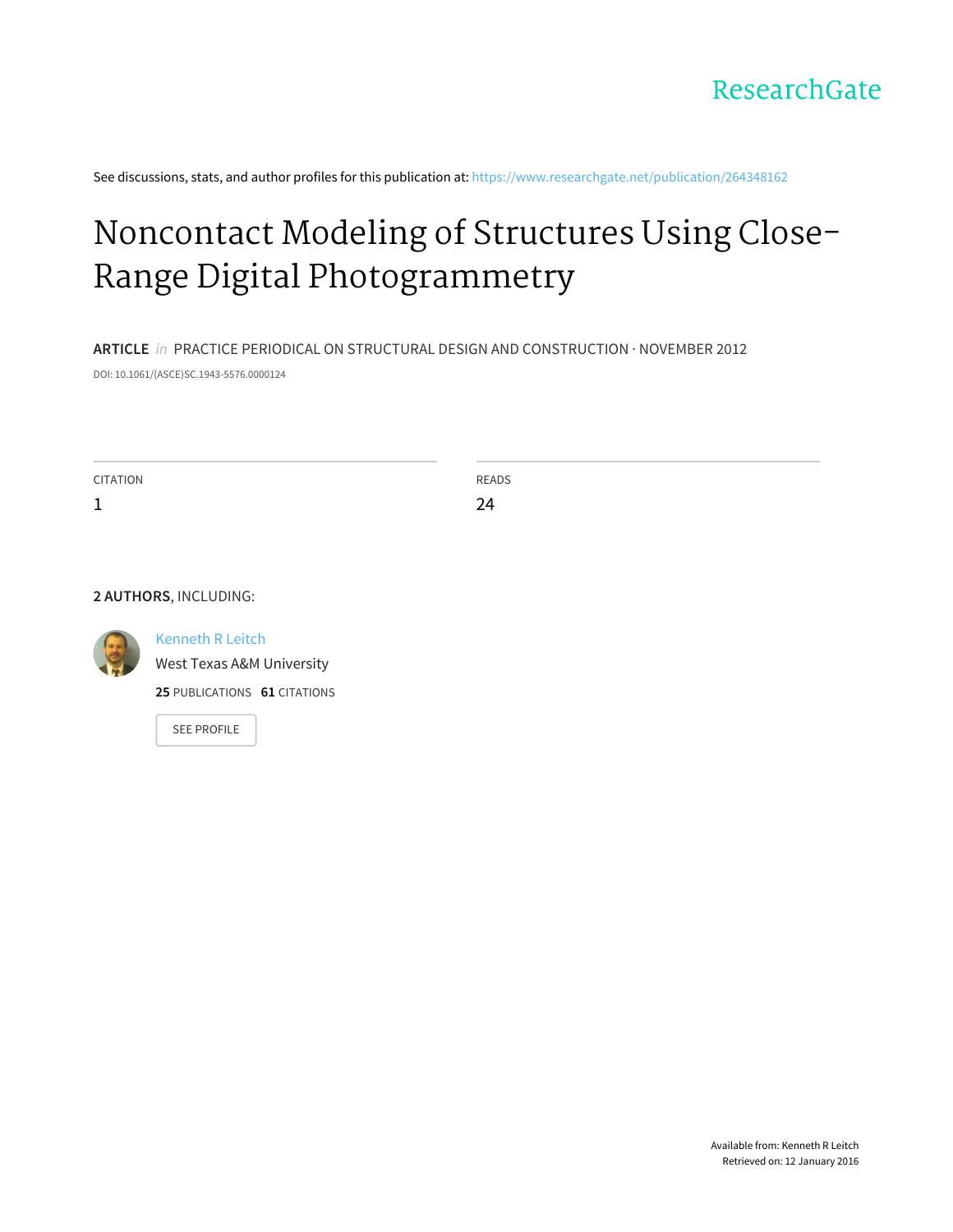# Noncontact Modeling of Structures Using Close-Range Digital Photogrammetry

Kenneth R. Leitch, M.ASCE<sup>1</sup>; and Malcolm B. Coon, S.M.ASCE<sup>2</sup>

Abstract: Recent years have seen a vast change in measurement technology. Data that were once extremely difficult and possibly dangerous to collect can now be collected and processed using only a digital camera and off-the-shelf software. Currently, digital close-range photogrammetry has made it possible to efficiently model a variety of structures in a budget-friendly manner. In this paper, a range of different types of structures were modeled. The viability of using this type of measurement is studied for different structure types, and the feasibility of using this method in conjunction with or as a replacement of other means is discussed. DOI: [10.1061/\(ASCE\)SC.1943-5576.0000124](http://dx.doi.org/10.1061/(ASCE)SC.1943-5576.0000124). © 2012 American Society of Civil Engineers.

CE Database subject headings: Three-dimensional models; Calibration; Structural models; Photogrammetry.

Author keywords: Digital; Close range; Photogrammetry; Modeling; 3D; Photography; Calibration; Gabion.

# Introduction

Photogrammetric measurement of structures is a field all its own. This technology can be used to measure, document, or monitor almost anything that is visible within a photograph (Matthews and Noble 2006). Although modern photogrammetry employs digital cameras and sophisticated computer programs, the concepts can be traced back to the writings of Leonardo da Vinci, who penned (Doyle 1964) "Perspective is nothing else than the seeing of an object behind a sheet of glass, smooth and quite transparent, on the surface of which all the things may be marked that are behind this glass. All things transmit their images to the eye by pyramidal lines, and these pyramids are cut by the said glass. The nearer to the eye these are intersected, the smaller the image of their cause will appear." These principles allow multiple perspectives to be captured, processed, and combined to create a three-dimensional (3D) representation of visible subjects. Currently, photogrammetry can be divided into two subtypes: aerial and terrestrial (also known as close range). Aerial photogrammetry utilizes photographs taken from airborne platforms, while close-range photogrammetry uses photographs captured from the ground and generally from a distance of less than 300 m (Matthews and Noble 2006).

This study employs close-range photogrammetry to model a variety of structures. The tools utilized included the software package Photomodeler 6 by Eos Systems (2008), a Canon EOS Digital Rebel  $XT 8.0$  megapixel camera with a Canon EF-S  $18-55$ mm lens, and a consumer-grade laptop running Microsoft Windows 7 for a total cost of under \$2,500.

To complete a project using Photomodeler, several steps must be taken. First, the software must be calibrated to the specific camera and lens combination that will be used to take the needed photographs. Photographs of the subject are then taken, making sure to get sufficient coverage of the subject and plenty of overlap between shots. The photos are then transferred to the software package, where they are oriented and referenced before a 3D phototextured model is created. This model can then be scaled and used to determine various dimensional attributes of the subject. The model can also be exported to produce orthometric photos and files for use in AutoCAD, Google Earth, 3D Studio, and several other drafting and 3D model-based programs (Eos Systems 2010).

Three structures, all of different types, were selected to be modeled using Photomodeler. In choosing subjects, a variety of criteria were considered. Because a portion of the purpose of this study was to determine what types of subjects are suitable for this type of modeling, the selected structures had to be substantially different in construction, size, and form.

# Camera Calibration

Before beginning a project, it is important to calibrate the photogrammetry software for a specific camera and lens. By calibrating, Photomodeler can determine the camera's focal length, lens distortion, format aspect ratio, and principal point. The camera calibration process uses a grid of printed circular dots including four coded dots that help the program determine the orientation of the camera. The calibration grid must be printed from the program on a white background. Calibration can be performed using a grid as small as  $216 \times 279$  mm (8.5  $\times$  11 in.), but the closer the size of the grid is to the intended subject, the better. In this project, the grid was plotted on a 914  $\times$  914 mm (36  $\times$  36 in.) sheet, which was the largest format allowed by the equipment available for this project.

The calibration sheet must be secured to a flat surface for photographing. Photos of the calibration grid are then taken from multiple angles and camera orientations. Once the photographs are complete, they are transferred to the Photomodeler program, and a camera calibration project is created. The photographs are then processed by an automated program, and the values for the camera are calculated. These data will be used when processing modeling projects to properly orient the camera's position in relation to the subject as well as to correct for any lens distortion (Eos Systems 2008).

<sup>&</sup>lt;sup>1</sup>Assistant Professor of Civil Engineering, Engineering and Computer Science Dept., West Texas A&M Univ., Box 60767, Canyon, TX 79016- 0001 (corresponding author). E-mail: [kleitch@wtamu.edu](mailto:kleitch@wtamu.edu) <sup>2</sup>

 ${}^{2}$ Student, Engineering and Computer Science Dept., West Texas A&M Univ., Box 60767, Canyon, TX 79016-0001.

Note. This manuscript was submitted on July 8, 2011; approved on November 15, 2011; published online on October 15, 2012. Discussion period open until April 1, 2013; separate discussions must be submitted for individual papers. This paper is part of the *Practice Periodical on Structural* Design and Construction, Vol. 17, No. 4, November 1, 2012. ©ASCE, ISSN 1084-0680/2012/4-161-165/\$25.00.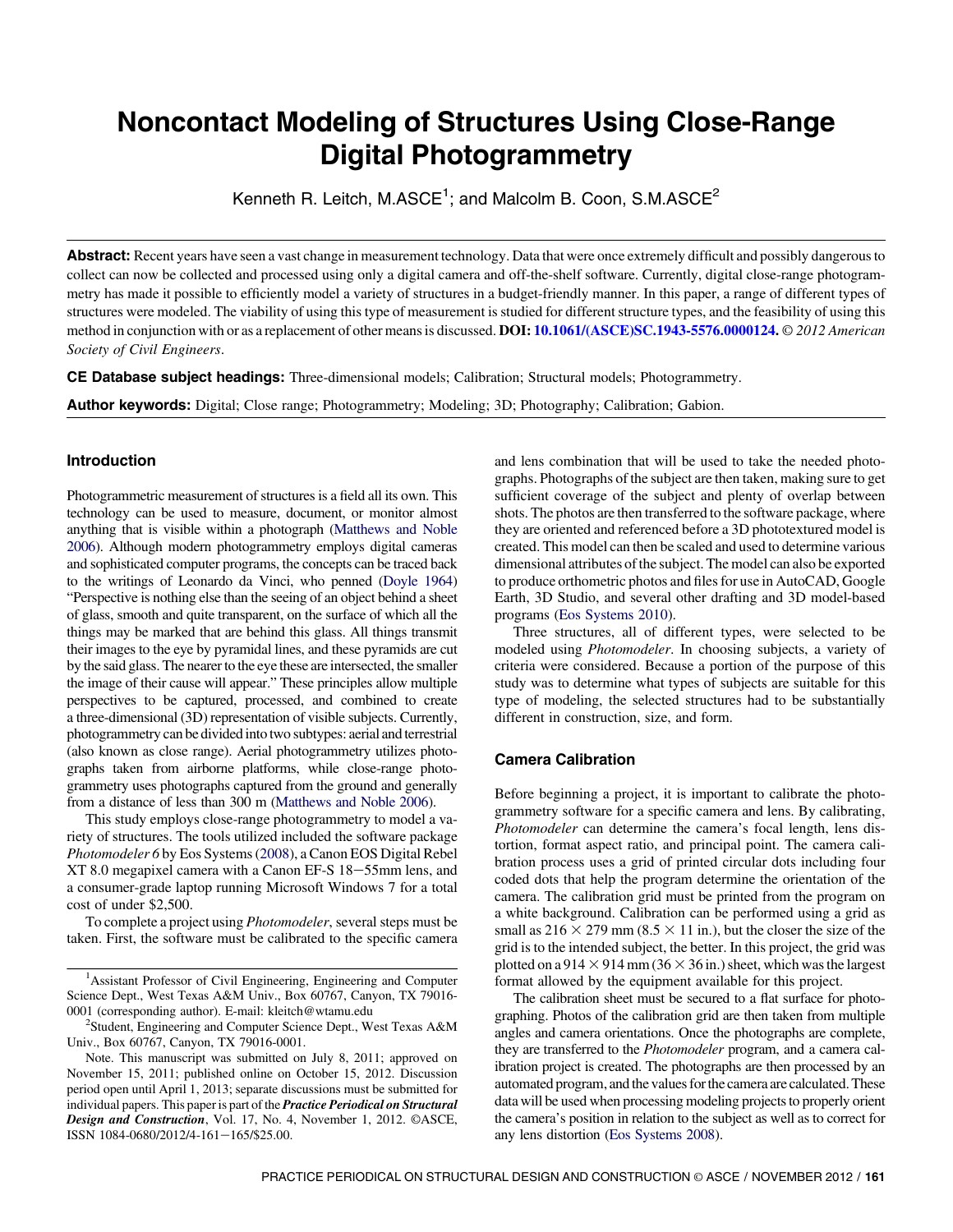# Structural Modeling

After the calibration process is complete, photos of the subject are taken. When taking photos, it is important to remember that quality shots of the entire structure being modeled are needed. All corners, faces, and complex sections of the structure warrant more attention when taking photos, as these will be very important when creating the model. While it may not be possible to capture photographs of some hidden parts of the structure, this can be usually be compensated for by taking extra photos of the area surrounding the hidden area from a closer vantage point.

Once the required photos are taken, the photogrammetry project can be constructed. A point-based project is then created, and the project photos are loaded into the project and matched to a calibrated camera. The user then uses the built-in drafting tools to draw points, lines, shapes, and surfaces on the photo. Great care must be taken to ensure that the objects drawn correspond to those depicted in the photograph as closely as possible. Either during this process or after its completion, the created objects must be referenced across photos. For example, a certain corner of an object in one photo must be selected, and using the referencing tool, the program must be told that the point selected in the reference photo corresponds with a point in another photo. The same is done for all types of objects selected in the photo.

When enough objects have been referenced, the project can then be processed to build a 3D representation of the points. To do this, the software uses sophisticated algorithms to determine the position of the camera station for each photo. Photomodeler then calculates the intersection of light rays from each of the photo positions and projects the points out into 3D space. The more photos a point is referenced in, the more accurately the program can calculate its actual position (Eos Systems 2008). The project can also be scaled and oriented to a coordinate system by inputting the known coordinates of two or more points. Once the entire project has been referenced and processed, the resulting photorealistic 3D model can be used to determine several dimensional attributes. The distance between any two points on the model can be measured, and the volume and surface area of the model can be calculated. The model can also be exported to a variety of CAD and 3D modeling programs, where it can be used in design and engineering work.

Three structures were studied using this process. The first is the First United Bank Center (FUBC), an event center on the campus of West Texas A&M University (WTAMU) in Canyon, Texas. The second structure chosen was a gabion mattress protecting a culvert outfall channel from erosion along Texas Park Road 5 in Palo Duro Canyon State Park, approximately 20 km (12 mi) east of Canyon, Texas. The last structure studied was an approximately 13-m (44-ft) tall steel and stucco sculpture of a cowboy named Tex Randall, also located in Canyon, Texas.

# Field Study 1: First United Bank Center

The first subject studied using Photomodeler was the FUBC, an event center on the campus of WTAMU in Canyon, Texas. The FUBC is a 7,200 m<sup>2</sup> (77,000 ft<sup>2</sup>) facility with seating for over 5,000. The event center hosts WTAMU graduations, concerts, high-school basketball playoffs, and WTAMU basketball and volleyball games as well as other events. The center is primarily conventional steelframe construction with a mainly stucco exterior. The architecture of the building features sleek straight lines, almost all at right angles. This structure is made up of one large rectangular prism with four smaller rectangular prisms at the corners offset slightly away from the center.

In this field study, Photomodeler was used to create a 3D photorealistic model of the structure and determine measurements of several appurtenances of the building for comparison with as-built plans provided by the WTAMU Physical Plant Department. This structure was modeled using a total of 34 photos taken from approximately every 15 m (50 ft) around the perimeter, taking care to get coverage from the roofline to the foundation when possible. Extra photos were taken at the building corners and around the alcoves in the front and back of the building to increase the likelihood of obtaining acceptable photographic textures for the model. Most photos were taken to obtain an approximately perpendicular viewpoint to the facade of the building, while some photos were taken from a greater distance to get an overview shot to two faces in one photo.

No artificial targets were mounted on the building, as there were an adequate number of structural features (such as edges and corners) to obtain a usable model, which can be seen in Figs. 1 and 2. After the photos were processed, they were imported into a new point-based Photomodeler project. Points and lines were then marked and referenced, and then a 3D model was built and exported to a .kmz file, which was uploaded to the web and can be viewed using various freely available platforms.

The length of the north facade was then matched with the corresponding length in Photomodeler, and several dimensions were chosen and compared with the as-built plans as provided by the university. The results of this comparison can be found in Table 1.

As shown in Table 1, this type of data collection may not be accurate enough for a conventional survey, at least for the number of photos and reference points used in this model, but it very well could be useful as a tool to supplement the conventional survey. A 3D model created using this technique could easily be combined with a traditional survey using a standard total station to add many of the aboveground features that would not be observable without the use of a much more expensive reflectorless total station or a light detection and ranging (LIDAR) setup on jobs without strict accuracy requirements. A total station can also be used to establish control points of known coordinates on or around the structure to improve the accuracy of the calculated coordinates within the photogrammetry software as well.

The event center presented a range of attributes that were found to be both beneficial and detrimental to modeling using Photomodeler. On the positive side, the center had many regular features. The edges are all straight, making it easier to mark using the drafting tools.



Fig. 1. Model of FUBC

#### Table 1. Dimensional Variances

| As-built dimension,<br>m (ft) | Photomodeler<br>dimension, m (ft) | Percent difference<br>$(\pm)$ |
|-------------------------------|-----------------------------------|-------------------------------|
| 8.992 (29.50)                 | 9.062(29.73)                      | $+0.78\%$                     |
| 8.001 (26.25)                 | 8.099 (26.57)                     | $+1.22%$                      |
| 73.152 (240.00)               | 74.713 (245.12)                   | $+2.13%$                      |
| 8.001 (26.25)                 | 7.998 (26.24)                     | $-0.04%$                      |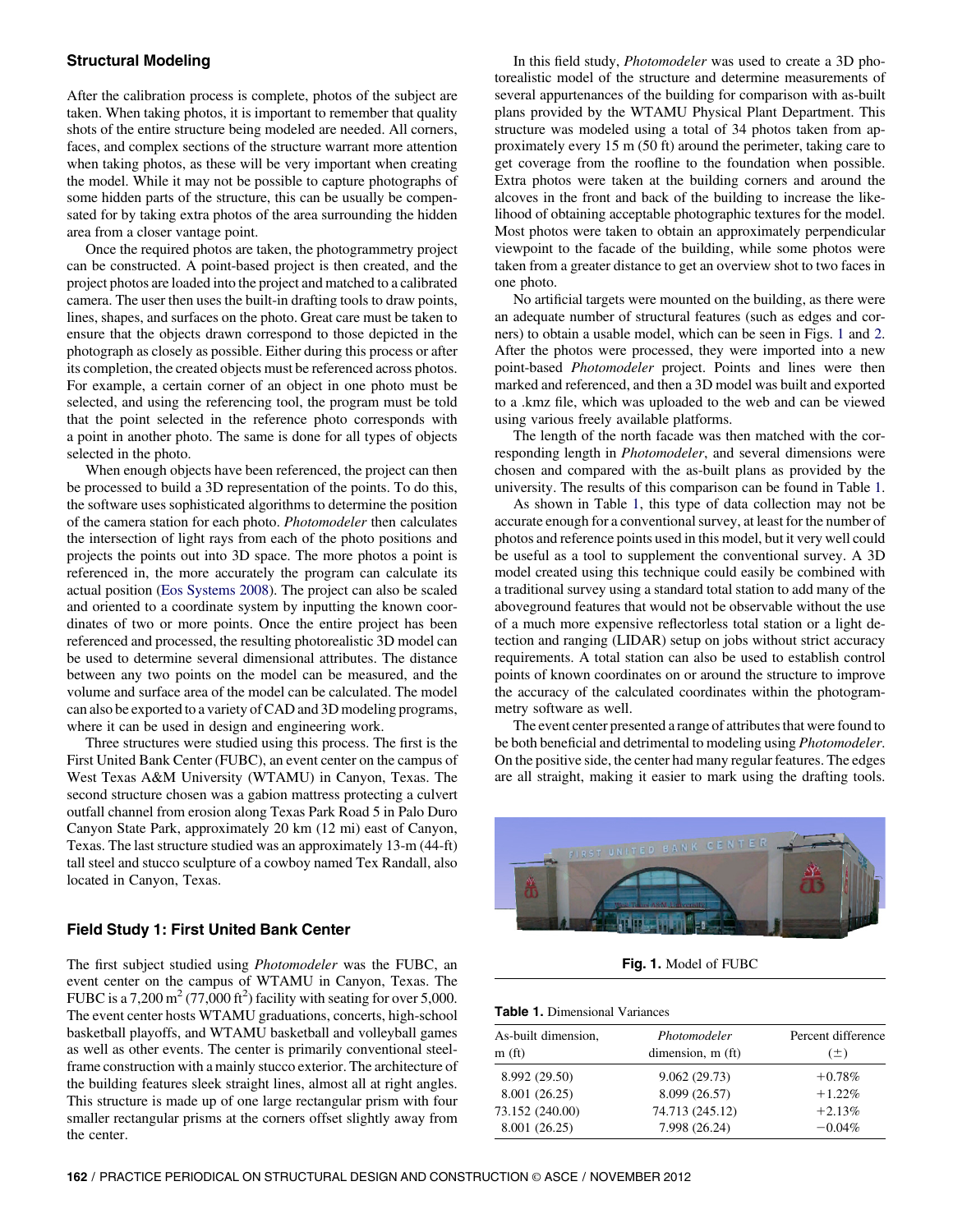The site also had few obstructions with the exception of landscaping such as small trees and bushes. This helped in marking and referencing, as a greater portion of the buildings features were visible from relatively large distances. The event center also is unobstructed by buildings, which would necessitate more photos to get good coverage of all surfaces. This subject also had features which were easily identifiable between overlapping photos, which helped not only in orientation of the photos, but also in creating surface points with a higher degree of locational confidence. The presence of natural tie points also allowed the project to be photographed and processed without the use of artificial targets which would have had to be placed at regular intervals and at key points on the surface of the building. Overall, this model took approximately twenty hours to complete.

The primary difficulties in modeling this type of structure have to do with hidden features. To complete the model, several points had to be approximated using intersecting and parallel lines. This was because the only position available for taking photos was from ground level. This could have been resolved by using a man-lift or similar device. The accuracy of the project is not believed to be materially affected, but pictures of hidden features would have made for a better photorealistic appearance.

The final model of the FUBC may be viewed using the freely available Google Earth software package. The 3D model is selectable from a map of Canyon, Texas, and may be rotated within the software to view the relative size and configuration of the building.

#### Field Study 2: Gabion Mattress

The second subject studied was a gabion mattress located at the outfall of a drainage culvert in Palo Duro Canyon, approximately 20 km (12 mi) east of Canyon, Texas. The gabion mattress was installed by the Texas Department of Transportation in 2001 as a part of a larger project to combat erosion at the outfalls of twelve drainage culverts along Texas Park Road 5, the access road for Palo Duro Canyon State Park. Many of these mattresses have begun to fail because of extreme erosion at their downstream ends. A construction project will soon be let to extend and repair the gabions. The outfalls are all along Texas Park Road 5, which is approximately 2.4 km (1.5 mi) long from the rim to the canyon floor 240 m (800 ft) below with several 10% grade sections, requiring the erosion control structures to prevent damage to the road. The gabion mattresses are constructed of heavy-gauge galvanized-wire-fabric cells filled with stone and tied together to resemble large stairs. The particular gabion mattress studied is composed of seven steps and ranges from approximately 12 m (40 ft) wide at the outfall to 6 m (20 ft) at the point it ties in with natural ground with elevation changing approximately 1.2 m (4 ft) between the tops of steps. Fig. 3 shows a perspective view of the gabion mattress and camera stations, while Fig. 4 shows one of the photographs utilized for the model.

This structure was initially modeled from a total of 38 photos, of which approximately 15 were then eliminated without having much effect on the model calculations. The gabion mattress project was relatively simple to model, because it is made up mainly of fairly straight lines and had discernible features for referencing. The only problem with this type of structure is that, because the mattresses do not have well-defined corners and edges, the points and lines must be placed using the operator's best judgment. This model only took approximately four hours to complete all of the steps necessary. The usefulness of a model of this type comes into play when monitoring of a structure is needed over a certain time period. Given the history of these gabion mattresses failing and subsiding downstream after considerable erosion, Photomodeler could be a very useful monitoring tool.

With an investment of a few hours each month or after each significant rainfall the status of these types of structures could be monitored very easily by comparing attributes such as the elevation of each step, the angle between steps, and the overall shape of the structure with previous observations. The surrounding erosion damage could also be modeled over time to determine the effect specific rainfall events have on the surrounding embankment.



Fig. 3. Gabion model with camera stations



Fig. 2. Front facade of FUBC



Fig. 4. Gabion and outfall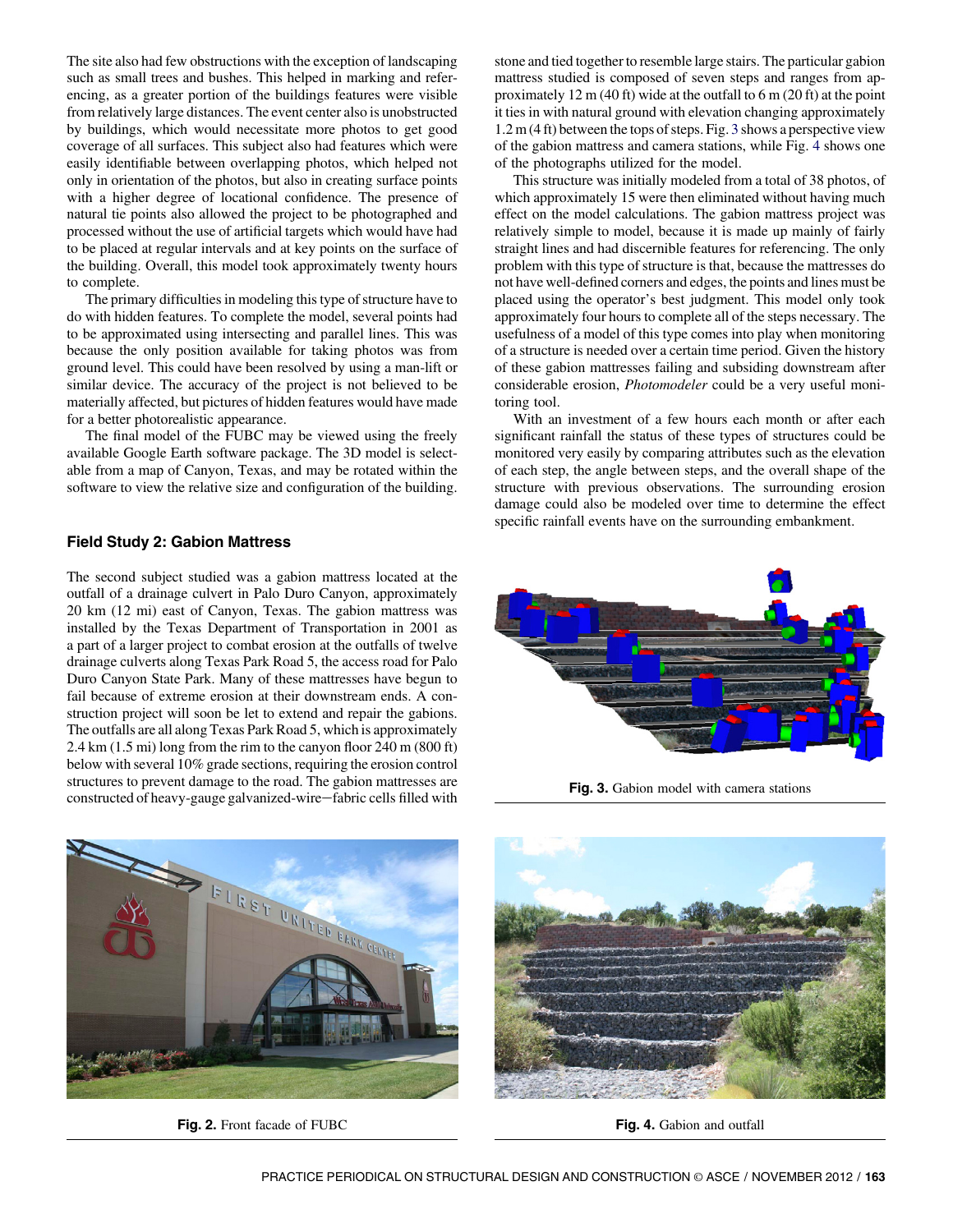#### Field Study 3: Tex Randall

The third subject studied using this method of modeling was Tex Randall, a 13-m (44-ft) tall steel and concrete sculpture of a cowboy in traditional western wear, hat, and boots (Figs. 5 and 6). Tex Randall was built in 1959 as an advertisement for a now-defunct western curio shop in Canyon, Texas, near the intersection of U.S. Highway 60 and 15th Street (Ely 2010). Very little is known about the true internal construction of the sculpture, because no plans exist or are on file with local government, but it is assumed to be a steel-pipe structure with a steel-wire frame and stucco exterior



based on visual observation. Currently, the sculpture has deteriorated and is in need of repair. To accomplish this, Canyon Main Street, a civic organization, has partnered with the Canyon Chamber of Commerce and WTAMU to develop a plan to refurbish the structure and surrounding area. The data collected in this project will be used to develop preliminary plans and estimates for the renovation.

In this field study, Photomodeler was used to (1) create a 3D photorealistic model of the structure, (2) determine surface area for wind-load calculations, and (3) determine general dimensions for the initial phase of reconstruction. Tex Randall was modeled using a total of 31 photos, all taken from ground level at various locations in the area immediately surrounding the sculpture. Photos were taken with attention being paid to good overall coverage and overlap. Additional photos were also taken of more detailed areas to assist in modeling.

No artificial targets were needed in this project as the surface of the subject contained many irregularities that can be used as reference points. The photos were imported into Photomodeler, and a new point-based project was created. Photomodeler has several different methods of handling surfaces, and almost all of them were needed to successfully model Tex Randall. The sculpture has very few straight lines and even fewer well-defined corners. The subject is composed of two cylindrical legs connected to a torso resembling an elliptic cylinder. Attached to the torso are two cylindrical arms as well as a fairly cylindrical head topped with a large cowboy hat.

The first method used in modeling the sculpture is called fit NURBS surfaces. NURBS is an acronym for nonuniform rational basis spline. This method uses a tight network of points to create a best-fit surface. Fit NURBS creates a nice smooth surface that works well for this type of project. The limiting factor in using this method is the number of referenced points required to create a surface. This method was used on Tex Randall's left leg. To make the surfaces for the left leg, over 1,500 referenced points were needed. To get all 1,500 referenced points, each point must be marked and



Fig. 6. Marked points and silhouettes of Tex Randall in *Photomodeler* Fig. 6. Marked points and silhouettes of Tex Randall in *Photomodeler*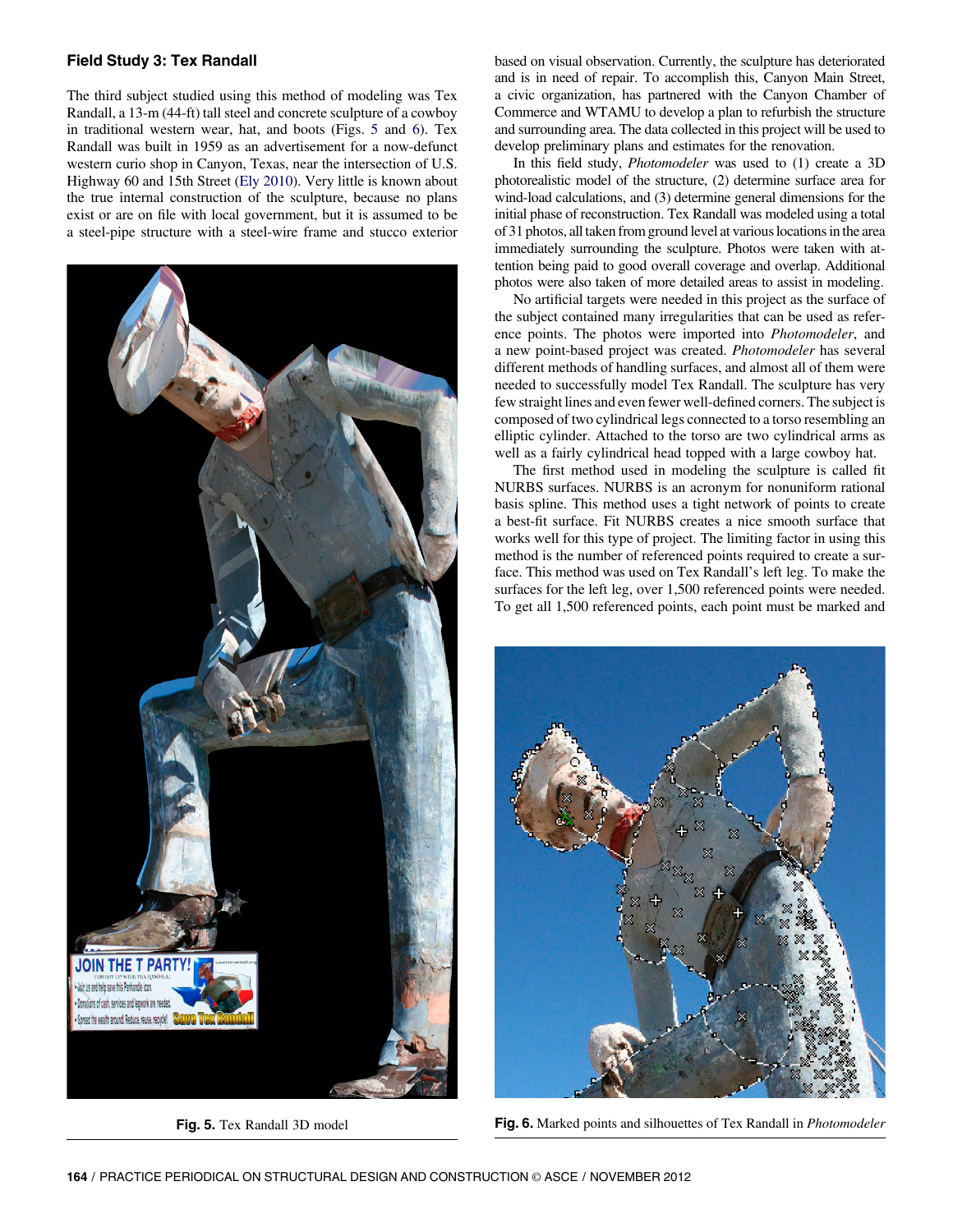individually referenced in at least three photos. In comparison, the much larger FUBC used a similar number of points for creation of the photogrammetric model. Small groups of points must then be selected, and a NURBS surface is then fitted to the group. Additional partially overlapping surfaces were then created using the same method until the entire left leg was surfaced. This process took approximately 30 hours. Although this method could have been used for the entire sculpture, it was determined that the time involved would put the completion of the model in jeopardy.

The second method used is called path mode. This method is fairly simple in that lines or curves are selected, and a surface is placed between the selected borders. The sign and rectangular prism under Tex Randall's right boot was modeled using this method. The flat surfaces and well-defined borders made this method the most appropriate for this portion of the project. Silhouette definition is the method used for most of the rest of the subject. To create surfaces using this method, silhouettes must be defined from several different views of the subject. The marked and referenced silhouettes are extruded and intersected for a visual hull approximation of the surface. This method worked well for the torso, arms, hat, and right leg. It should also be noted that individual features must be modeled separately using this method. Contiguous features sharing a common axis work best. The previously mentioned portions had their silhouettes marked, taking care to overlap into the adjoining feature, so they would appear connected in the 3D model.

The last method used to create surfaces is the mark cylinders mode. This method was used to model Tex Randall's head. The NURBS method and the silhouette method were both attempted on the head, but given the angle at which photos were taken from ground level, it was difficult to capture details for the left side of the head. Therefore, it was determined that a cylinder would best represent the shape of the head and neck.

Overall, Tex Randall was the most difficult of the three structures described in this paper to model using the base version of Photomodeler. The organic nature of his body and the lack of defining features proved to be very challenging to model. During the initial marking and referencing phase, it was thought that the irregularities in Tex Randall's surface would be beneficial in referencing points. After completing the NURBS surfaces on the left leg, it became apparent that the vague subtleties of paint chips and small cracks are very difficult to reference in photos taken from different angles and with different lighting. In all, the Tex Randall project took approximately 60 hours to complete.

# Conclusion and Outlook

Close-range photogrammetry has been used for the noncontact measurement of structures, especially since the advent of powerful

digital cameras and personal computer systems. Whereas previous research has been conducted and published to determine the attainable accuracy and process for completing close-range photogrammetric jobs, the current study focused on determining the appropriate use of such technology using a simple low-cost system that costs under \$2,500. Projects that once could only be completed in an efficient and safe manner using close-range photogrammetry can now also be completed with either LIDAR or a reflectorless total station. However, these technologies are very cost prohibitive and may not be the best solution for many projects. For subjects that have well-defined lines, curves, and points, photogrammetric software such as Photomodeler is very useful. The model created of the FUBC is a great example of what this software can accomplish. From the findings in this paper, it can be extrapolated that any such similar structure having well-defined features and relatively few obstructions would most likely be an excellent candidate for modeling with Photomodeler. While the model of Tex Randall is definitely useful, based on the time required to complete this type of project it may be prudent to choose a more-advanced method of modeling. In any case, the ability to capture all of the field data needed for a project with only an inexpensive digital camera in a matter of minutes and with no specialized technical training or equipment setup required will remain one of the most significant advantages this technology has over all others.

#### Acknowledgments

Funding for this project was provided by the Killgore Research Center at WTAMU. The authors also wish to thank the Amarillo District of the Texas Department of Transportation and the WTAMU Physical Plant Department for technical assistance and data used in this project.

### **References**

- Doyle, F. (1964). "The historical development of analytical photogrammetry." Photogramm. Eng., 30(2), 259-265.
- Ely, S. (2010). "About Tex." (<http://www.savetexrandall.org>) (May 24, 2010).
- Eos Systems. (2008). "Photomodeler 6: How-to guide." Eos Systems (CD-ROM), Vancouver, BC, Canada.
- Eos Systems. (2010). "How it Works." ([http://www.photomodeler.com/](http://www.photomodeler.com/products/photomodeler/how_it_works.htm) [products/photomodeler/how\\_it\\_works.htm](http://www.photomodeler.com/products/photomodeler/how_it_works.htm)) (Jun. 16, 2010).
- Matthews, N., and Noble, T. (2006). "Close range photogrammetry."  $\langle$ [http://](http://www.blm.gov/nstc/prodserv/ST134/pdf/Handout3CloseRange.pdf) [www.blm.gov/nstc/prodserv/ST134/pdf/Handout3CloseRange.pdf](http://www.blm.gov/nstc/prodserv/ST134/pdf/Handout3CloseRange.pdf)æ (May 20, 2010).
- Photomodeler 6 [Computer software]. Vancouver, BC, Canada, Eos Systems.